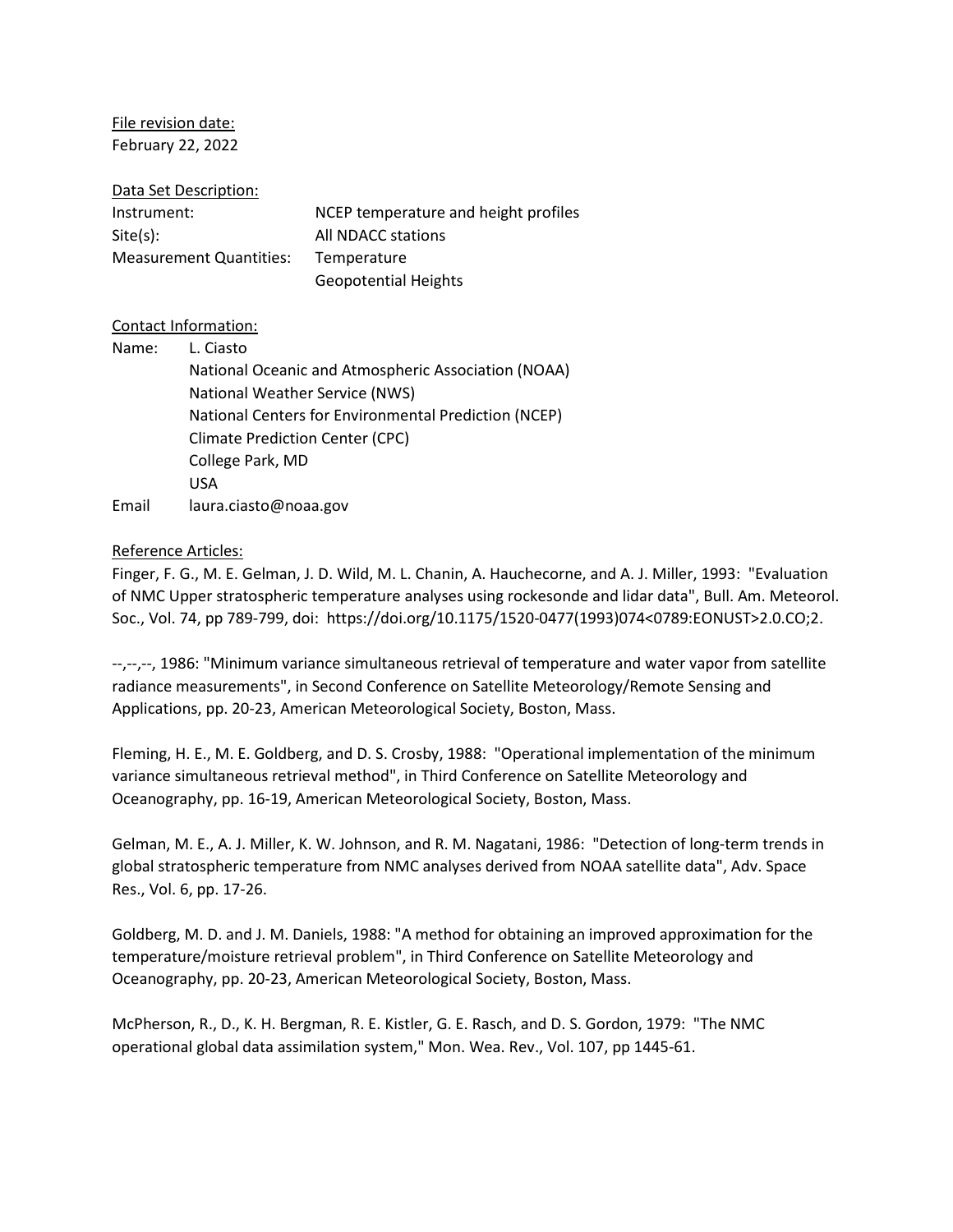Wild, J. D., M. E. Gelman, A. J. Miller, M. L. Chanin, A. Hauchecorne, P. Keckhut, R. Farley, P. D. Dao, J. W. Meriwether, G. P. Gobbi, F. Congeduti, A. Adriani, I. S. McDermid, T. J. McGee, E. F. Fishbein, 1995: "Comparison of stratospheric temperatures from several lidars, using National Meteorological Center and microwave limb sounder data as transfer references," Journ. Geo. Res., Vol. 100, pp. 11105-11111.

# Instrument Description:

NCEP meteorological data analyses are based upon rawinsonde data and measurements by the NOAA polar orbiting operational satellites of upwelling atmospheric and terrestrial radiation. Each satellite contains three multichannel instruments, the High-resolution Infrared Sounder (HIRS), the Microwave Sounding Unit (MSU), and the Stratospheric Sounding Unit (SSU), which together form the TIROS Operational Vertical Sounder (TOVS).

To account for discrepancies in measurements between satellites a set of adjustments has been developed (Finger et al., 1993), and are shown in the adjustments document provided at the NDACC DHF. Adjustments should be applied by subtracting:

Adjusted value = Retrieved value - Adjustment

Beginning May 1, 2001. CPC stratospheric analyses switched from the Stratospheric Sounding Unit (SSU) to Advance Microwave Sounding Unit (AMSU). The switch is necessary due to both,

- 1. SSU is being phased out
- 2. AMSU has higher vertical resolution and denser horizontal coverage.

The AMSU retrieval algorithm already takes rawinsonde and rocketsounde biases into consideration, there is no longer a need for pressure level dependent bias adjustment.

# Algorithm Description:

Temperature and geopotential height profiles for the NDACC sites are obtained by interpolation of NCEP gridded analysis fields to the NDACC station location. NCEP gridded geopotential heights and temperatures are derived from two analysis systems: 1) tropospheric fields from 1000mb to 100mb, and 2) stratospheric analyses from 70 mb to 0.4 mb.

The tropospheric fields from 1000 mb to 100 mb are the 1200 GMT gridded fields which are part of the Global Daily Assimilation System (GDAS) described by McPherson et al. (1979), where data from radiosondes, aircraft, satellites, ships, buoys, or any other conventional means are assimilated and merged into meteorological fields (heights, temperature, winds).

The stratospheric analyses developed by the NCEP Climate Prediction Center are 1200 GMT operational analyses at the 70-0.4 mb pressure levels. The analysis method is a modified Cressman analysis (Gelman et al., 1986), where the fields are iteratively adjusted by weighted data depending on distance from the grid point. The analyses use NOAA TIROS operational vertical soundings retrievals based on a minimum variance simultaneous retrieval method described in Goldberg et al. (1988), Fleming et al. (1988), and Fleming et al. (1986).